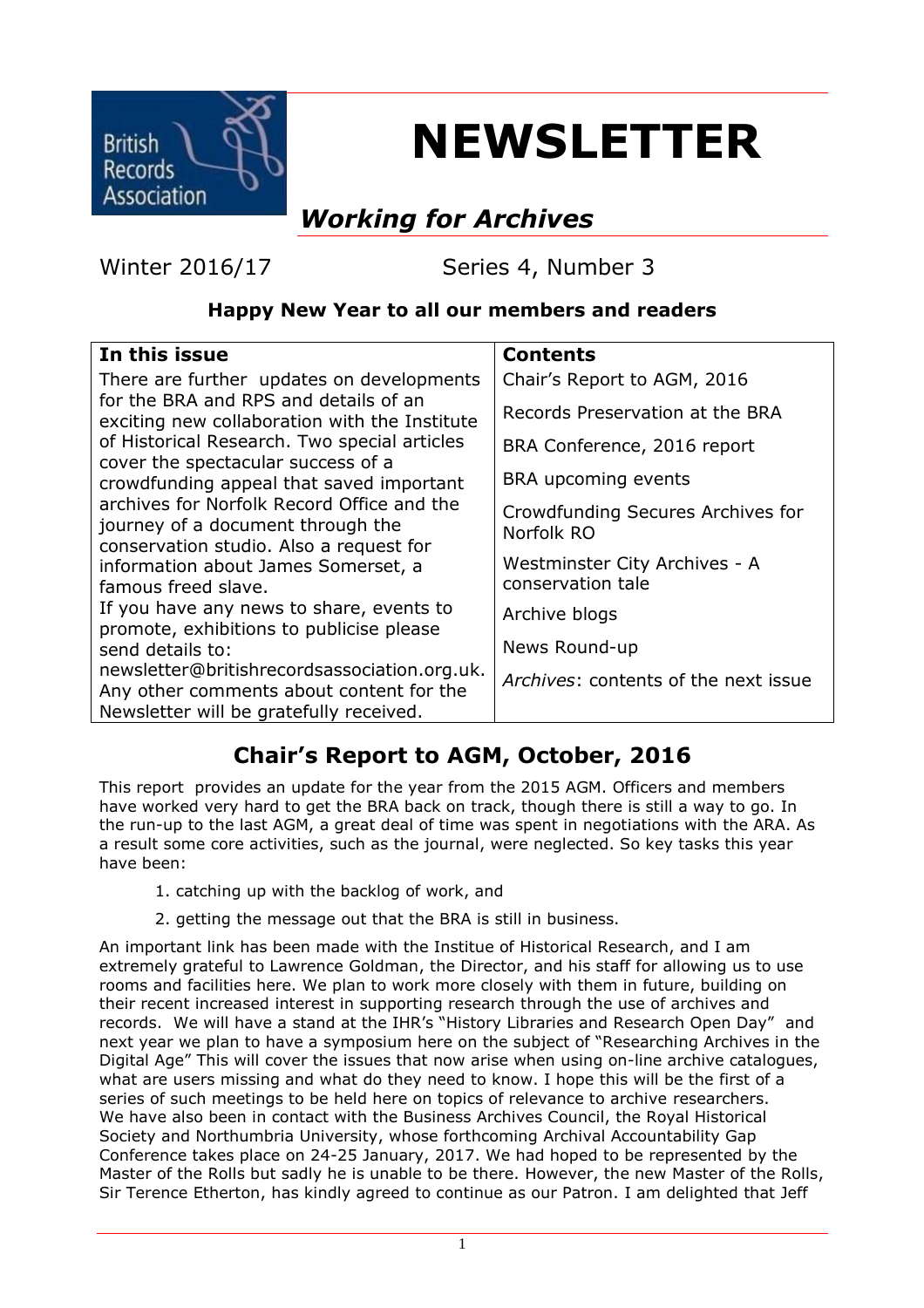

James, Chief Executive and Keeper at The National Archives, recognises and values our activities in records preservation, and our contacts with the research community: he has promised regular meetings and discussions with us.

On the publications and communications front, we are investigating getting back numbers of *Archives* on line. At the moment, articles up to 2004 only are in Periodicals Archive Online. We also plan to move towards e-publishing of the journal, with perhaps a two-year interval between publication in hard copy and the e-journal. A new leaflet about the BRA has been produced and two issues of a new-look expanded Newsletter, edited by Janet Foster, have appeared with a third is planned for later this year. She and others - especially Craig Fees and Victoria Northwood - are working to improve our web pages, and will also be developing social media when the right time comes.

The annual Bond Lecture which follows this AGM has been separated from the Conference day. This is because at the end of a day's papers it was always hard to fit in the AGM and Bond Lecture. With the new arrangment there is more time for the AGM business and the lecture but it also enables us to have a few drinks after the lecture, and means we can get together more often. I hope you will agree that this is a good change. We will monitor how it works.

A revived venture is arranging visits to archives of interest. In June we went to see the archives at Eton College, we had a marvellous talk and exhibition, and the chance to see some of the College, as was reported in the Summer Newsletter. On 8th December we have another visit to Westminster Abbey's Archives and Library, hosted by Mathew Payne. More visits will take place next year, and I am very grateful to Colin Haydon of the BALH for offering to assist.

We have also been looking at how we can be more efficient, and cut unnecessary costs. Work has been undertaken to reduce the records stored at the West Library in order to be able to move out at the end of the year. Records Preservation will not stop with the office closure, but will be handled in a different way. Closing the office will save a lot of money. We also have good enough communications – e-files, Skype and IT links - to allow our new Administrator Fiona Jones to work from home, and the officers to keep in touch.

Most importantly we have started looking into the governance of the BRA. We have already concluded that the Council's size and makeup needs to be reduced and changed. We need a slightly larger Executive Committee for the regular administrative work, and a Council that can be more *actively* involved in the running of the Association. There could also be a less frequent meeting/forum, of representatives from a wider range of bodies, to discuss issues confronting archives. During the course of next year we plan to work on these changes, which will also mean rewriting the constitution. This is no quick task, and requires the Charity Commissioners' approval. I like to think that we will be in a position to put forward our proposed new constitution at next year's AGM.

Those of you who read the Newsletter will be aware that this year we received an unexpected bequest of £80,000 from a deceased member of the BRA, Janette Harley. We are hugely indebted to her and her family for their generosity. We intend using some of this money to set up a prize or award in her name and I will be interested to hear members' thoughts on this. We also wish to create a Reserve that will cushion us financially. At the same time, it is important that the income from subscriptions covers as much as possible of the running costs of the BRA so we are proposing a modest increase. It should also be said that the BRA is working for **archives** as well as our members, although the BRA works best when members are interested and involved. Tell us what you want from us, what you think we can do, or where we are not doing well. Any offer of assistance is welcome. So is copy for the journal and Newsletter.

Finally, I thank all those who have helped so much during the year: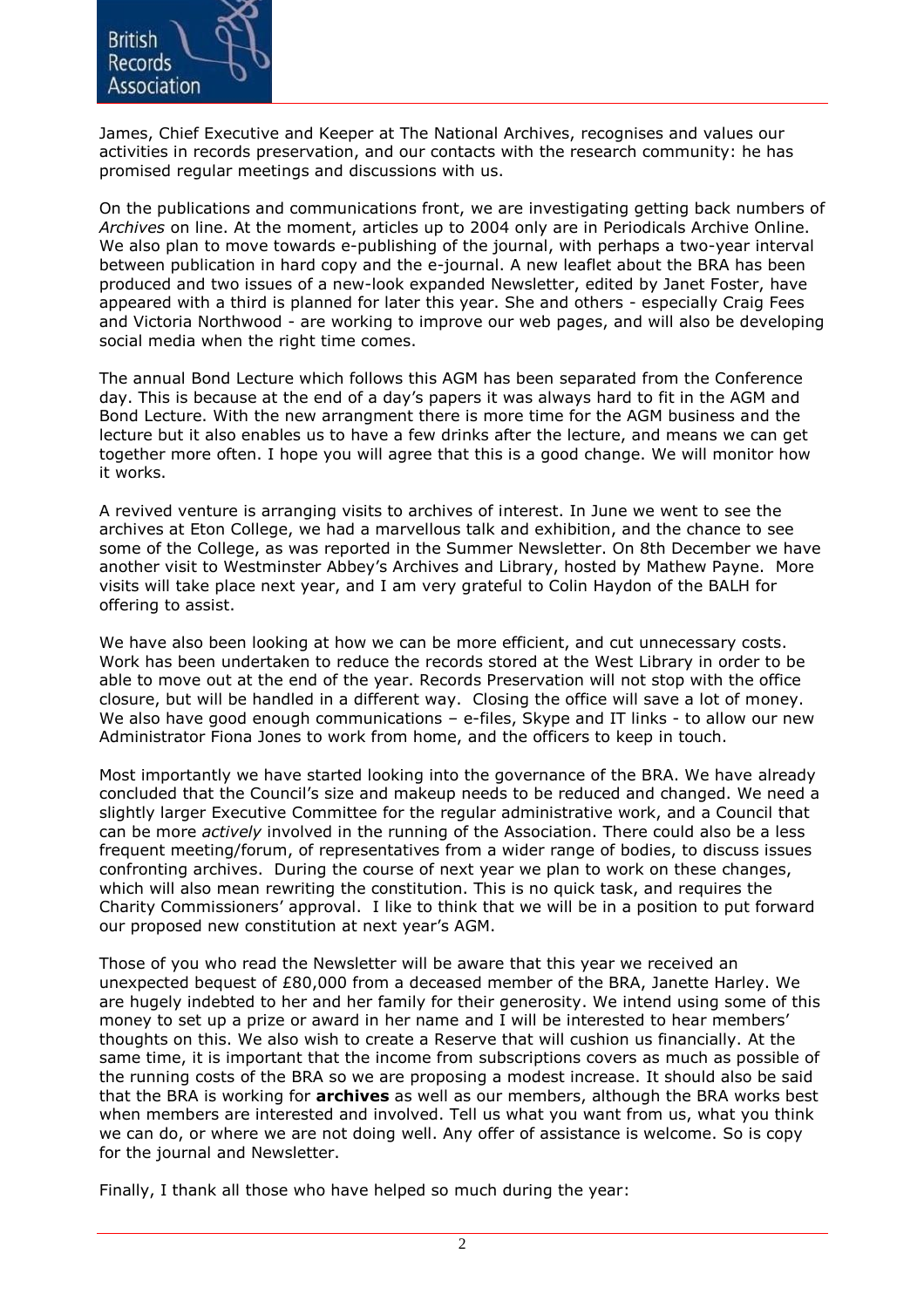Fiona Jones, who has stepped into Maria Evans's shoes as Administrator; Ruth Paley for working so hard to get issues of the journal out, and to such a high standard; John Davies for being our Secretary during the year, and to Victoria Northwood who has latterly taken over as Acting Secretary; Janet Foster for her production of the Newsletter, with assistance from Craig Fees on the web site and with communications; Eldon Allison for so ably taking up the role of Treasurer (he would be here today were he not in New Zealand!); Matti Watton for his assistance with the Conference planning; Stephen Freeth for taking minutes of our meetings; the volunteers who help with RPS, especially Katherine Bligh, Clare Cowling and Alison Cassidy; and Penny Baker for temporarily covering as Reviews Editor for the 2015 'Sports' edition of the journal, between William Gibson's leaving in January and Neil Murphy's joining us in April. Penny has also been enormously helpful as Chair of RPS, over preparations for leaving the office, and as Vice Chair. Thank you one and all.

#### **Records Preservation at the BRA**

Penny Baker, Vice-Chair

We are working hard to achieve 'Wexit' by early in the New Year. All the material remaining at West Library Islington is listed and ready to go. Several large despatches (eg 11 boxes to City of Westminster Archives Centre) have been completed, and a 1932 Letters Patent, has been returned to the family after some diligent research by Katharine Bligh, who worked as BRA archivist under Maurice Bond in the 1960s. We have been able to accommodate two more batches of records from a long-standing depositor and to co-operate with East Sussex Record Office in distributing their London records while they have delivered boxes for us to Sussex and Surrey. We would be very interested to set up similar arrangements with other repositories or to receive help from individuals to courier boxes to locations outside London. The main constraint is the London pick-up, with traffic congestion and parking challenges. Do contact us on [rps@britishrecordsassociation.org.uk](mailto:rps@britishrecordsassociation.org.uk) if you can help with transport.



As well as finally distributing the archival material (including one item that came into the BRA in 1939!), we are organising our own archives for deposit at the LMA (to join two earlier deposits there) and the dispersal of our Library. We are finding ways to recycle our rather aged office furniture, shelving and computer hardware, and exploring options for maintaining a London address and meeting place.

We continue to take practical measures to rescue legal and other records, providing on-site assessments and revising guidance. The final few boxes of a long-standing deposit that has been deposited in batches (now totalling 64 boxes) since 2012, will be sorted and listed at the law firm premises, giving us a chance to test-run a new way of working.

Our partnership with the Legal Records at Risk project continues, supporting liaison with firms and records groups, including the Solicitors Regulation

Authority Intervention Archive, and participating in their November seminar on the business benefits of preserving records. We have met with TNA to discuss development of their strategy on Collections at Risk and we are co-sponsoring and attending the January conference on the 'archival accountability gap' at Northumbria University.

The records preservation work of the BRA is moving onto its next phase, and will evolve into an increasingly effective force over the next few years.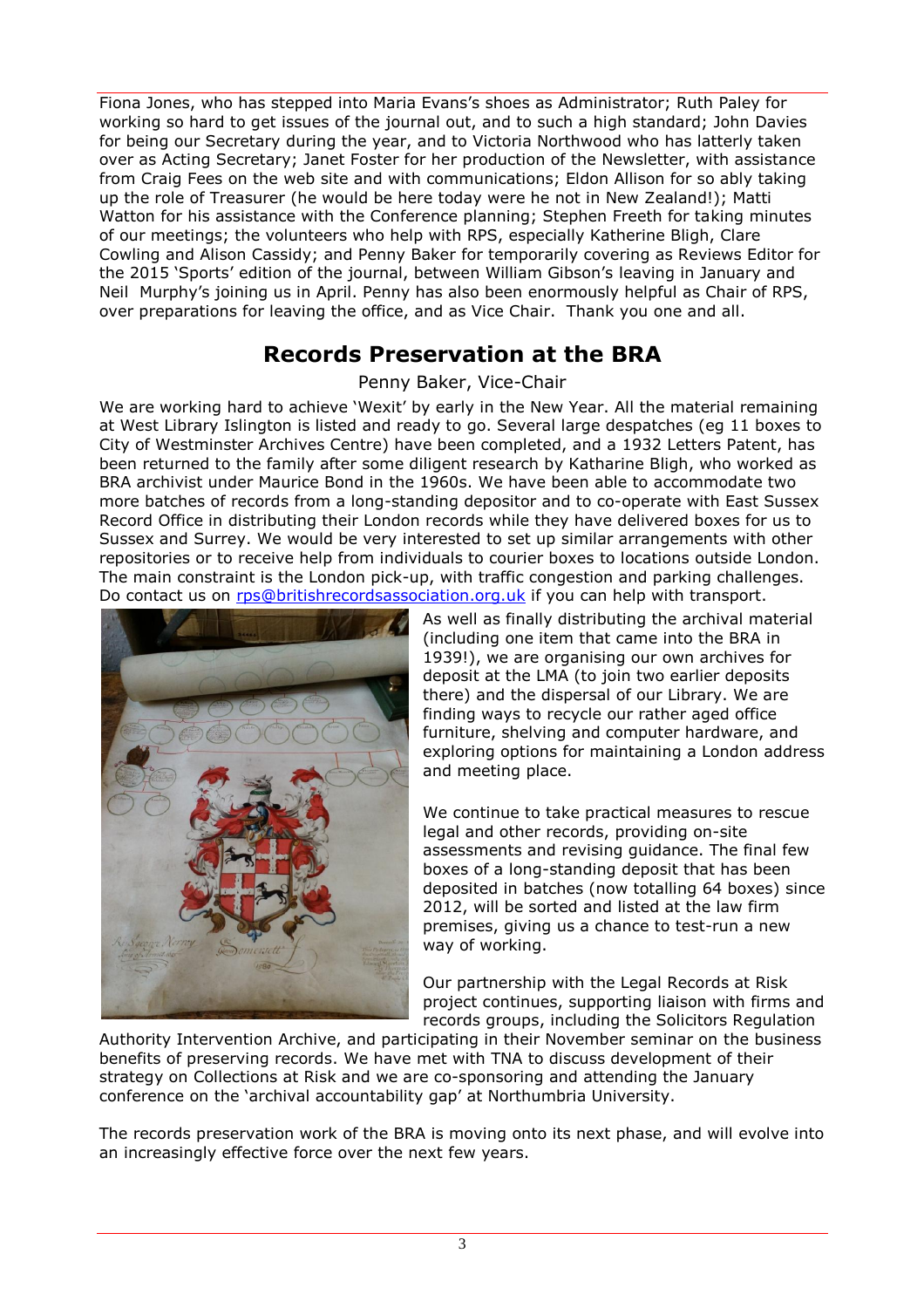

## **Annual Conference Report**

Julia Sheppard, BRA Chair

This year's conference was run jointly with The Gardens Trust (TGT) and took place at the Linnean Society, Piccadilly, an appropriate venue given the theme of the conference *'Keeping the memory green': records of small gardens*.

BRA members with a good memory will recall that the BRA Annual Conference of 2001 also covered Garden History and its records and was very popular. Much new research and cataloguing has been undertaken since then. This is the Year of the Garden and also the 300th anniversary of the birth of Capability Brown, so the organisers (Sally Jeffery TGT), and Julia Sheppard and Matti Watton (BRA) wanted to avoid covering larger gardens. What qualified as a small garden has of course changed over time and the talks covered back yards and allotments to Lambeth Palace gardens.

Brent Elliott of the Royal Horticultural Society (RHS) gave an introduction to the garden press coverage of small gardens. The records are not plentiful but the *Journal of Horticulture*, the *Amateur Gardening* journal and *Garden News*, plus the media, postcards and the Chelsea Flower Show's models for small gardens all yield information. Liz Tayler, archivist at the RHS, told us of recent cataloguing which went online in 2014. Their collections include donations from individuals – some gardeners kept diaries or even illustrated journals. Minutes of garden committees are invaluable and their deposit at the RHS much appreciated.

Sally Williams spoke on the London Parks and Gardens Trust Inventory which can be searched on line. Launched in 2012 with the help of volunteers, it covers 2600 sites: a marvellous resource [\(http://www.londongardensonline.org.uk/\)](http://www.londongardensonline.org.uk/) and hopefully with further funding it can be improved with the addition of good maps. Sally used the story of Finsbury Circus as an example of the diverse sources of information: LMA; BL newspapers, maps and prints; Guildhall images; Sir John Soane's Dance plans; the London Institution; legal documents in the City of London; and the evidence of Select Committees on private bills. Dogs and disrespectable people were banned and Finsbury Circus was only opened to the public in 1901 nearly a century after it was first laid out.

Margaret Willes has written *Gardens of the British Working Classes* (2014) which covers gardens from medieval times to the current day and she spoke about the ephemeral nature of the garden experience of ordinary people. Among many sources used she found material at the Weald and Downham Museum, local authority archives and libraries, oral history collections as well as fiction, Dickens and Hardy for example.

Oxford's eighteenth century college gardens were described by Toby Parker who is currently writing a thesis on the subject. As far back as the mid-eighteenth century the gardens attracted visitors and large amounts were spent on them, competition being rife. Parker found that the more he studied the account books (each college keeping its accounts differently) the more they started to 'talk to him' as he recognised names and understood the sums. St Johns College holds very good archives and receipts, although a rearrangement of them at some point has meant that the original administration by the Bursar was not easy to follow. At Worcester one over-zealous organiser had written in biro over old reference numbers.

Lambeth Palace, home to the Archbishop of Canterbury, acquired land by charter in 1197 and a court roll of 1237 refers to cultivation of the land. Listing of the seeds used and the name of the gardener, Roger, can be found as early as 1322: the records were well kept and survived because the gardens were an asset being managed. Drawings and prints indicate some of the changes made over the years. Much of the site was sold after the Civil War and few records survive for the eighteenth century. Additionally some of the private records kept by Archbishops' wives throw light on the work done in the gardens.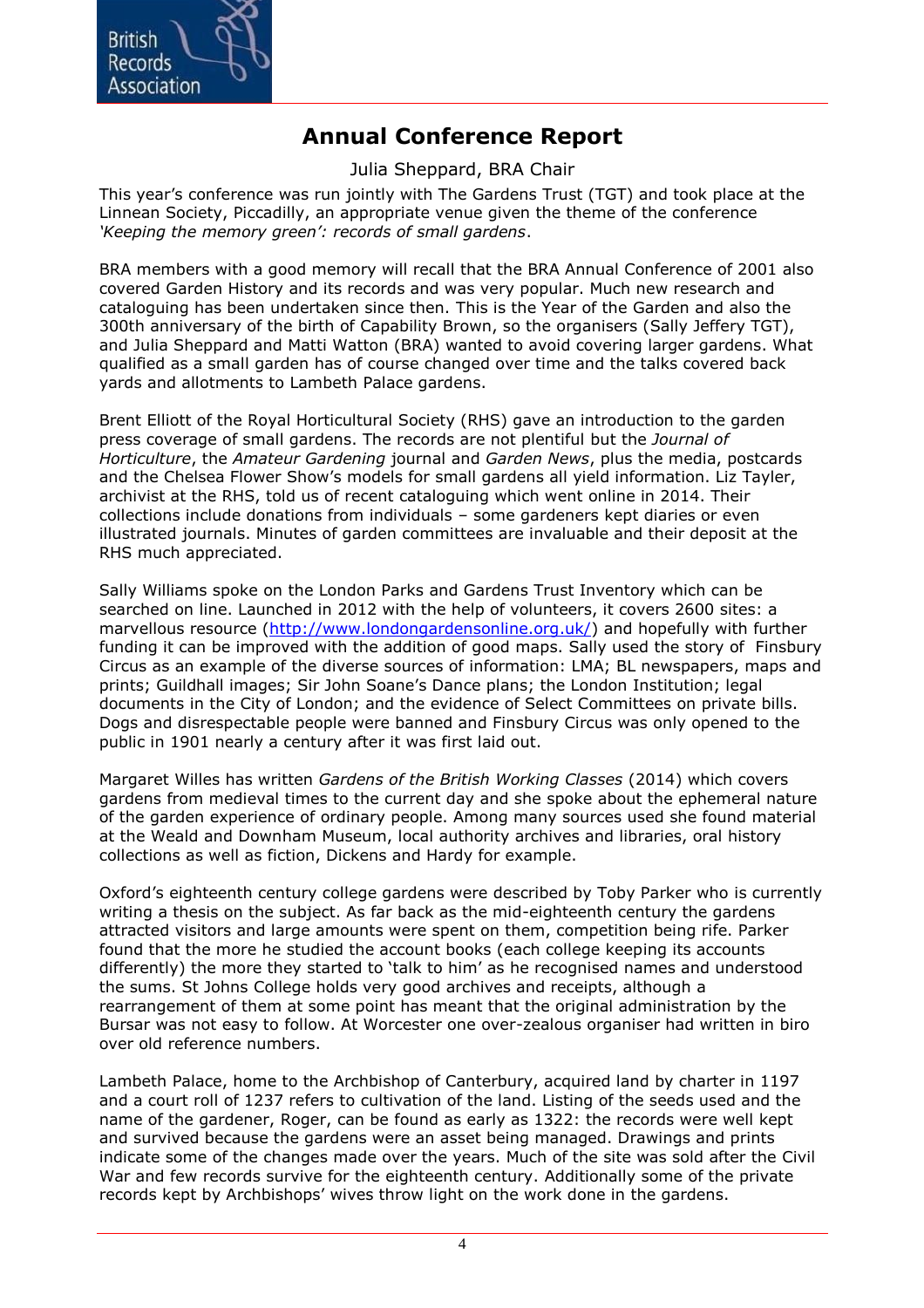

Allotment records have not been well kept over the twentieth century and posed a problem for the research of Lesley Acton who described one set of allotment minutes being destroyed by a council as unimportant. Dig for Victory, the Second World War campaign, ensured many people started to garden for food but the popularity of allotments and support by governments and councils has waxed and waned. Records can reveal who is gardening - what class and gender, where the allotments are popular (mostly outside London), and what crops and flowers are grown.

The final paper of the day was given by Ruth Frendo of the Garden Museum who described the holdings of the Museum and in particular the work of Joy Larkcom and the Grow-Your-Own Revolution.

The speakers used excellent illustrations and many questions were raised from the floor. Buffet lunch in the library upstairs allowed the chance for further discussion and the Linnean Society kindly displayed a case of relevant material from their collections. Next year *Archives* will carry some of these papers and illustrations and it is the intention of the BRA to arrange visits to the Garden Museum and some of the Cambridge colleges and gardens.

## **Upcoming Events**

#### **Joint BRA/IHR symposium**

Thursday, 18<sup>th</sup> May, Institute of Historical Research, Senate House, Malet Street, London WC1E 7HU

#### **Researching archives in the digital age**

Details - including the title - for this seminar are currently being finalised but its aim is to promote understanding and collaboration between archivists and researchers; to explore the challenges posed by digital access to collections, and improve methodologies both for researching and cataloguing. It will consider training for researchers in what information online catalogues provide as well as how archivists can improve catalogue descriptions so that researchers can find relevant records more easily but also understand the context of the records they have found.

It is planned to include sessions on:

perceptions and misconceptions about on-line archive catalogues

building partnerships between archives and academics and the impact on cataloguing

construction and use of a digital catalogue, uncovering new material

impact on the archive service from the pressures involved in creating a digital catalogue

The full programme will be on the BRA website as soon as possible and in the Spring Newsletter. This will be a free event open to all but registration may be required.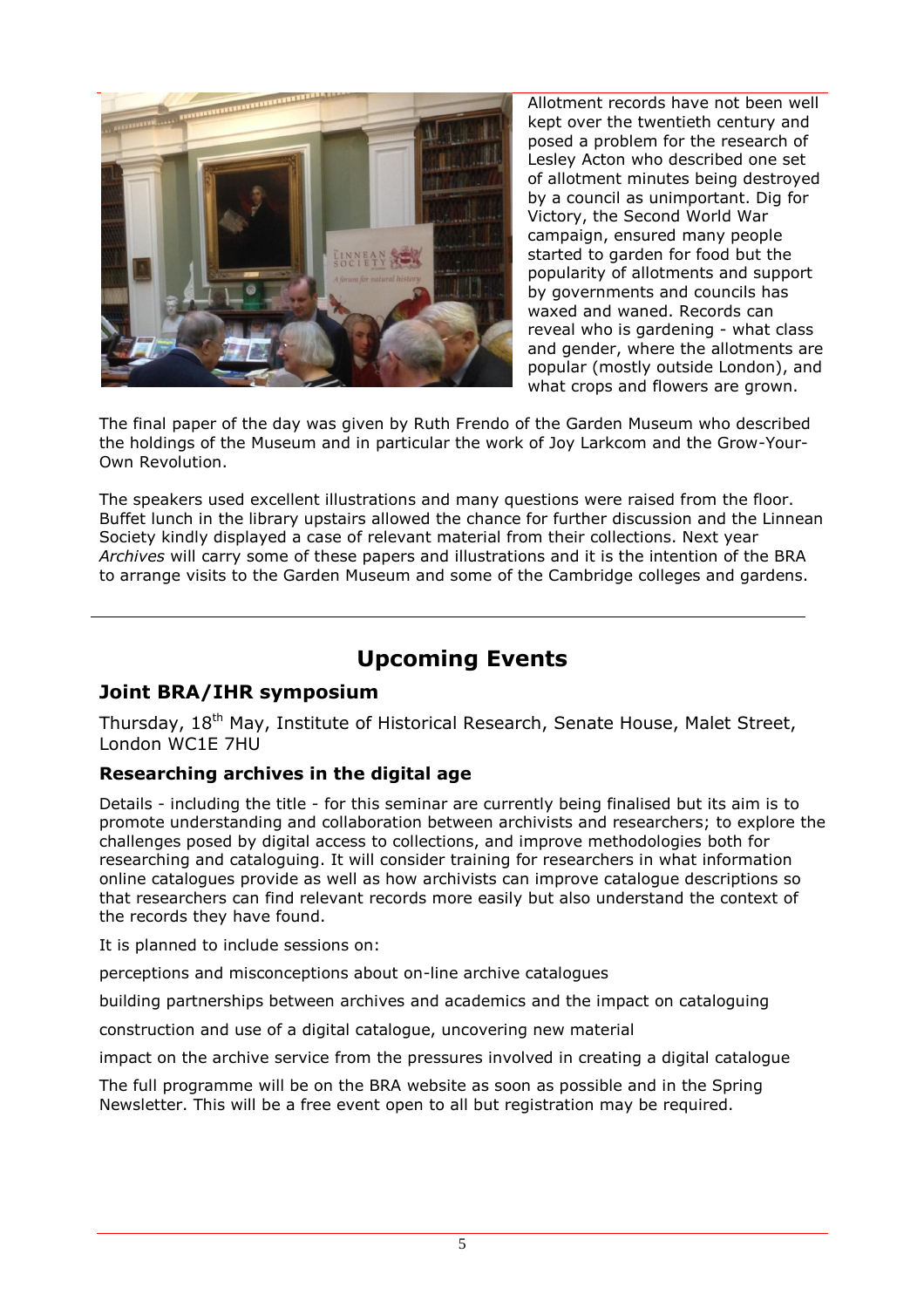

### **Crowdfunding Secures Archives for Norfolk**

Jonathan Draper, Partnership & Development Manager, Norfolk RO

In August of this year, the Norfolk Record Office (NRO) were given three weeks' notice of a significant sale of Norfolk archives as part of the Morningthorpe Manor House Sale. A local collector of many years had decided to downsize and sell his eclectic collection. The quality and quantity of documents being sold meant the NRO had to respond and quickly. There were over 190 lots of interest and it was clear the seller favoured an auction over a private sale.

The Norfolk Archives and Heritage Development Foundation (NORAH) was registered with the Charity Commission in May 2016, in order to help the NRO secure a diverse and sustainable funding base for the future. As the NRO did not have sufficient capacity in its revenue budget, it was clear that NORAH should be at the centre of any fundraising appeal. This was despite the fact it was still being set up. The bank only confirmed NORAH had a bank account the day before the appeal began.

NORAH's trustees quickly confirmed their support and within a day a simple website was created together with a PayPal account for online donations. A traditional crowdsourcing website service was considered but rejected. The main reasons for this decision were the lack of time and the fact that NORAH had not yet been registered with HMRC. A case for support was written and posted on the NRO's blog. The NRO then used its existing mailing list and social media outlets to point people towards the blog post.

The NRO had to make a considered decision on how much it wanted to raise. It was decided that £30,000 would allow the NRO to acquire a significant number of the lots and that it was an ambitious but potentially achievable target. The NRO could also announce that it had already secured almost half of this amount due to a grant of £5,000 from Friends of the National Libraries and a significant private donation. The case of support emphasised the short timescale and that the auction was potentially the last opportunity to secure the documents for the public benefit. The varied nature of the collection made it difficult to write a targeted case for support. The NRO instead listed all of the places to which the records related and some of the prominent families, so as to appeal to as many people as possible.

Retweets and Facebook likes were instantaneous and donations were being made within minutes and continued until the date of the auction. Twitter seemed to be the most effective medium, with messages being circulated in communities the NRO had never considered before. The amount raised by the start of the auction matched the appeal's target. The £30,000 raised was spent over the two days of the auction and meant the NRO was able to secure almost 90 lots. Some of the highlights included a manorial map of 1735, a manor court book for Wells-next-the-Sea, a saddler's ledger for 1908-1912, an album of photographs by Walter Clutterbuck of 1919 and a seventeenth century patent book of the Dean and Chapter of Norwich Cathedral.

*Map of the Manor of Whinburgh of 1735 showing demesne lands of Sir William Clayton (died 1745).* NRO, MC 3243/65.

The Morningthorpe appeal differed in many ways from the NRO's previous fundraising campaigns. It launched the partnership between the NRO and NORAH, whose charitable status significantly boosted donations through the Gift Aid scheme. The appeal also highlighted the changing relationship in Norfolk between the public and its archival heritage.

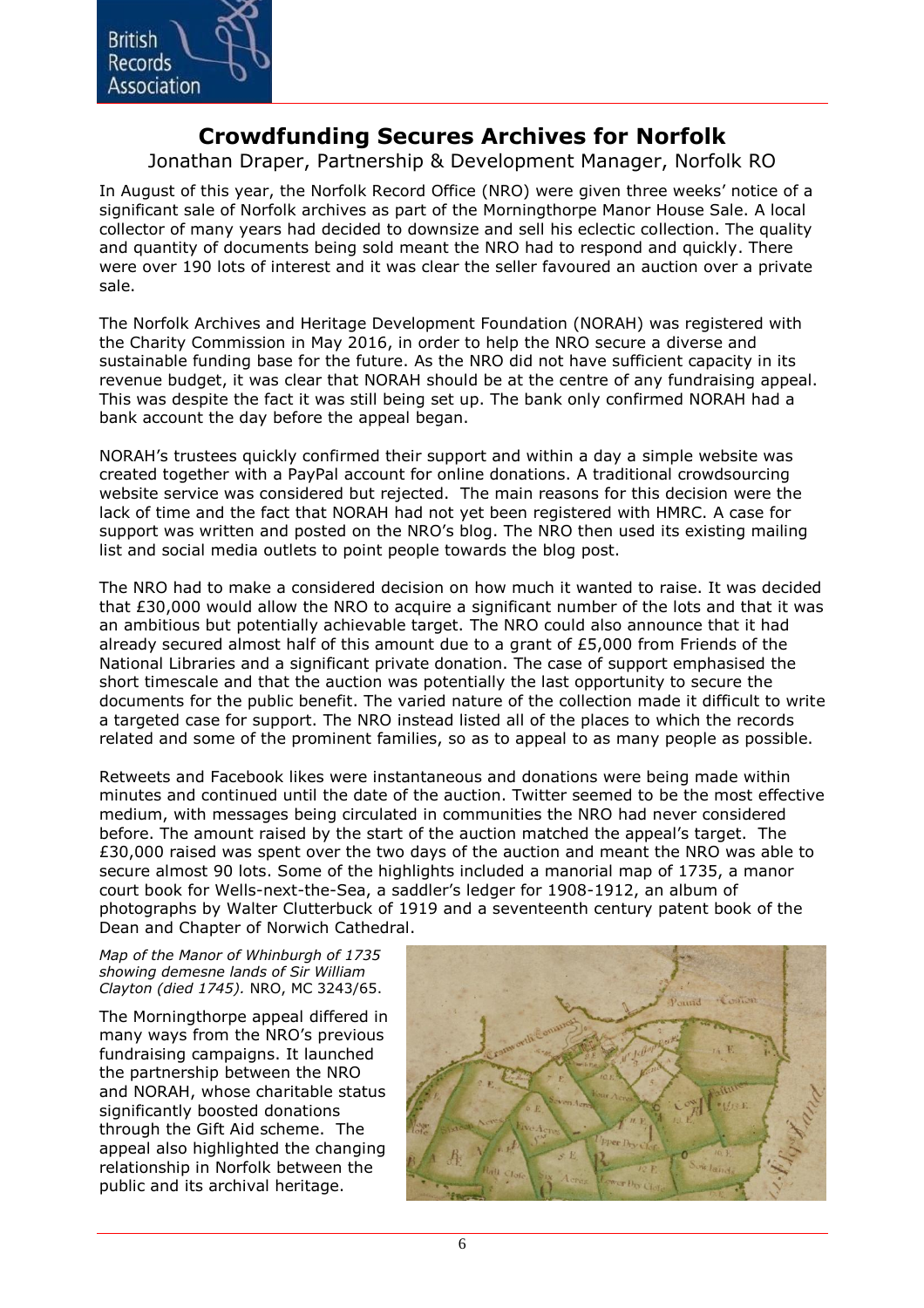## **Westminster City Archives - A conservation tale**

Georgia Vossou, Conservator, Westminster City Archives

The light of the store room was suddenly turned on and before I had the time to recover, I heard the noise of people chatting. "Are you sure they mentioned our names?" I asked with some trepidation. "Yes I am", replied the 1256 Great Seal of Henry III in a rather pompous voice. "Are you positive?" I asked again. "I heard it too", said St Margaret Churchwardens' accounts of 1570. "They did say you are going to be taken to the Conservation Studio, where you will be cleaned and treated". It's all rather new, but I am, surely, very excited. Then a pair of hands was carrying me away. "Farewell", I shouted to my dear friends and neighbours, "see you soon".

My trip was rather short and unadventurous, in a small book lift which moved upwards, until finally here I was, at the Conservation Studio with people's voices all around me. I heard someone say that they were conservation volunteers. I was still being held, when a female voice, of the conservator who was in charge, said enthusiastically to all the volunteers surrounding her "We are going to be starting on a new project today; here is a significant part of Westminster theatre history which is in rather desperate need of attention. Please come and have a look at this box of Gaiety Theatre programmes from 1895 and I will train you in what to do with them".

"Goodness gracious, they are talking about me and my friends", I thought "in my presence and in such indelicate tones, I am most shocked!"

I was set down and several hands touched me, went through my pages, and made the most improper comments and uncouth criticism about my present condition. Well, in all fairness they did also observe and express laudatory remarks on my text, and extremely beautiful images and advertisements. Then, if I can remember everything well, as my memory is not what it used to be, every single one of my pages was meticulously brushed and cleaned, my old rusty staples were removed and some rather unfortunate holes on my pages were tenderly repaired with handmade Japanese paper and wheat starch paste.



The old staples were replaced with bookbinding thread, and I was put back in an acid free box. I had to stay a bit longer in the studio so the rest of my friends in the same box could be looked after as well. The conservator in the other corner of the room was carrying out complicated treatments to some WW1 posters, I heard.

The day after another surprise! A group of students from the Central School of Speech and Drama visited the studio, and the conservator displayed me proudly and explained my treatments. I can still hear her saying that "being a paper conservator, each day is never the same, because you need to assess objects individually and treatments can vary". She also mentioned that some of us will be mounted and framed for an outside theatre exhibition. What a joy! Getting out to see the world!!

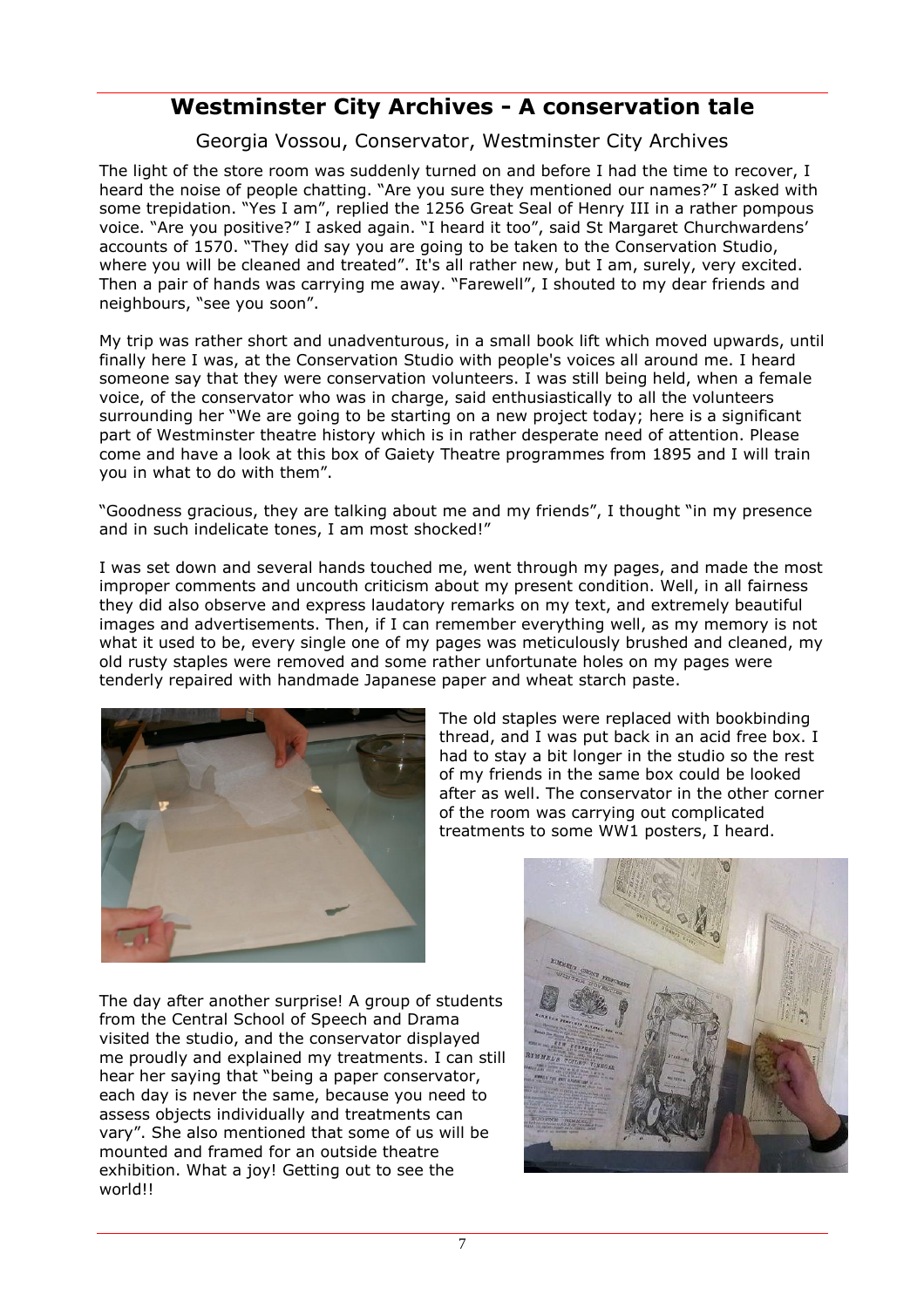

#### **Whatever happened to James Somerset?**

Leslie Blake, formerly lecturer in law at the University of Surrey 1992-2015), has written an article about the mystery of what happened to James Somerset - "the most famous freed slave in English legal history" - after Lord Mansfield's judgement in his favour in 1772. The article, published in the *New Law Journal*, 21 October 2016, refers to a footnote in a standard textbook *Constitutional and Administrative Law* by Professor Owen Hood Phillips (1907-1986). The footnote, which appeared in all editions of Hood Phillips's textbook from the 3rd edition, 1962 to the latest edition  $(8/2001)$  states that Somerset "was later appointed wharf-master of the new settlement of Sierra Leone". This statement is at variance with the generally accepted view that there is, as yet, no verifiable material which indicates what happened to Somerset after 1772. In his article, Leslie Blake draws attention to the fact that the source cited by Professor Hood Phillips for his reference to Sierra Leone, *Mansfield and the Sommerstett cas*e by Edward Fiddes in the *Law Quarterly Review* of 1934, although it is a highly valuable source of information on the question of slavery in England, "does not contain any reference to what happened to Somerset after Lord Mansfield's judgement". The *New Law Journal* has given assurances that it will be happy to give space to anyone who can throw light on what happened to James Somerset after 1772, especially if he or she can explain how or why Professor Hood Phillips came to believe that he had the answer to that mystery. Please communicate any relevant informaton to Leslie Blake: [Leslie.Blake@kingston.ac.uk](mailto:Leslie.Blake@kingston.ac.uk) 

#### **Archive blogs**

Archivists are using blogs to increase their on-line visibility. Here are a few that have come to the Newsletter editor's attention, suggestions for others to include are welcomed.

**The Institution of Engineering and Technology Archives** produces two blogs. Its main fortnightly blog covers stories based on the archive collections and new deposits: [https://ietarchivesblog.org/.](https://ietarchivesblog.org/) The second blog covers WWI listing obituaries of members of the Institution of Electrical Engineers (IEE) on the centenary of their deaths with extracts from the IEE Council minutes of the period: [https://ietarchivesww1.wordpress.com/.](https://ietarchivesww1.wordpress.com/)

**London School of Economics** has a regular blog about LSE History: Telling the Story of LSE. Among the latest posts is the story behind the portrait of Sir Arthur Bowley, a founding teacher at LSE, commissioned from Stella Bowen to commemorate Bowley's retirement in 1935. Sue Donnelly, LSE Archivist, draws on the minutes and files of the Committee established to oversee the commission to tell the story. LSE History can be found here: http://blogs.lse.ac.uk/lsehistory/

**ARA Section for New Professionals** The Section represents, informs and promotes the interests of all pre-course volunteers and trainees, as well as students and newly-qualified professionals. *Off the Record*, formerly the Section's e-magazine, is now a blog that continues to support new professionals by sharing news of the Sections activities, articles of professional interest, and accounts of career development experiences: https://aranewprofessionals.wordpress.com/

**Wellcome Library** From the Collections blog, often linked to the Wellcome's main exhibition, showcases hidden gems, encourages exploration of the digital collections and gives details of the latest acquisitions. The Researcher's View blog shares researchers' experiences of what's it like digging into the collections to unearth the past. The guest bloggers reveal their research processes as history is written and re-written. Both blogs: http://blog.wellcomelibrary.org/

**2016 Open Government Partnership Summit** Records and archives were not on the programme James Lowry published a series of posts on 'information integrity' flagging up records and archives issues to the global open government community: http://www. opengovpartnership.org/blog/james-lowry/2016/12/02/summit-series-information-integrity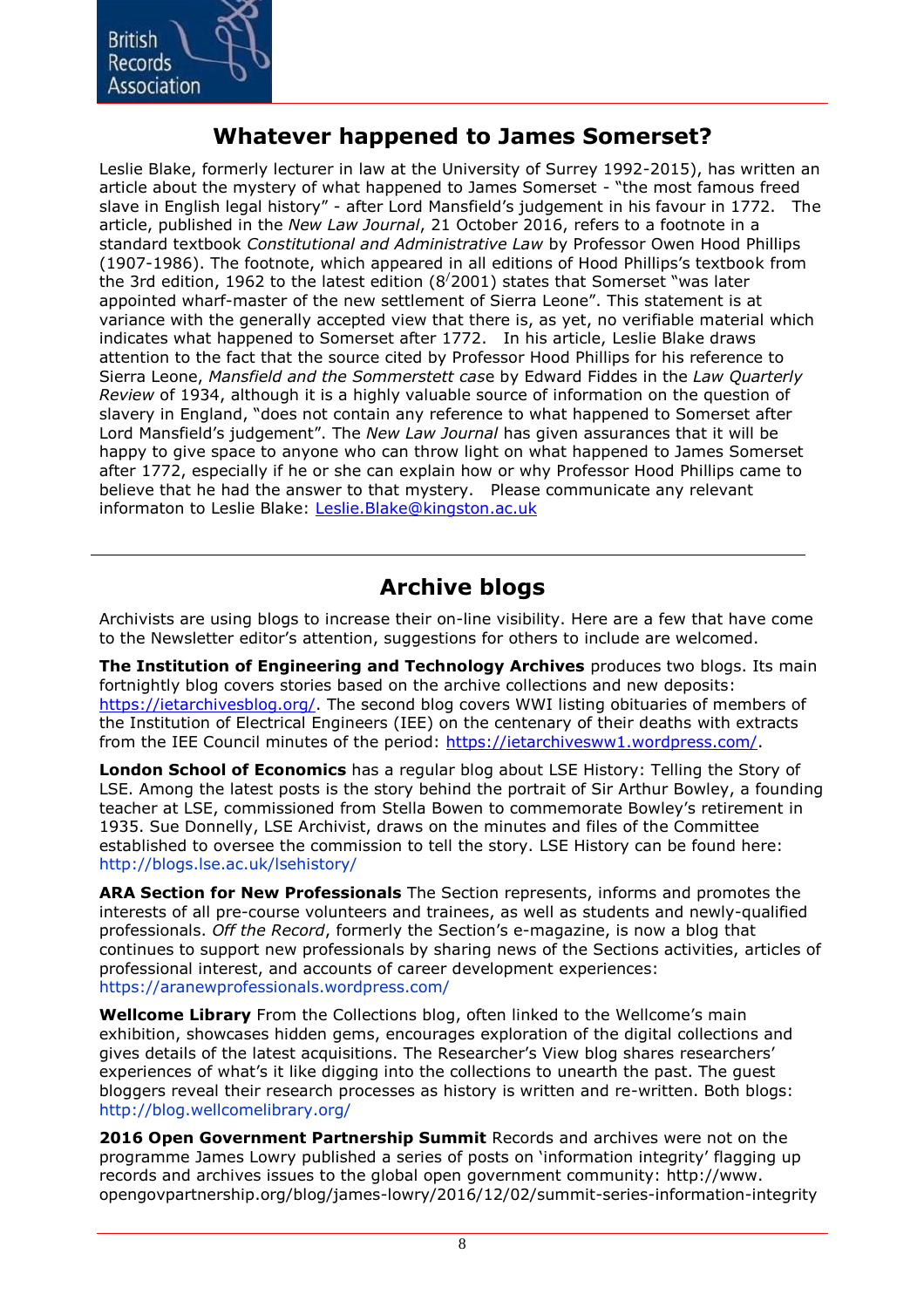## **News Round-up**

#### **TWA Digitisation Grant 2016**

The Summer Newsletter contained news of this new grant and since then the winners have been chosen and announced. From a total of 90 applications, reduced to a short-list of 15, an independent panel of 3 judges deliberated for a week before announcing the winners:



Primary Grant winner - £4000: Argyll & Sutherland Highlanders Regimental Museum The grant will support a 3-year Museum development in which digitisation will be a key component in providing global access to the collections which include photographs, diaries, regimental magazines, and personal papers as well as a substantial collection of military artefacts.

Secondary Grant winner - £1000: Blackpool Culture & Communities for the project High Flying Stars: Digitising the Tower Circus Posters. This will focus on the digitisation of approx. 300 posters of the Blackpool Tower Circus dating from its earliest time in 1894 and contribute to the development and opening up of the Blackpool Tower and Winter Gardens archive for access, research and display.



www.townswebarchiving.com/2016/09/announcing-winners-twa-digitisation-grant-2016/

#### **Business History Explorer: A bibliography of UK business & industrial history**

Supported by the Business Archives Council, this on-line bibliography developed by John Orbell and Richard Storey, holds data on around 40,000 published, unpublished and manuscript sources as well as corporate and marketing brochures and product literature, including trade catalogues. The focus is on privately printed and other hard-to-find publications and a potted history of each business is included. The powerful search engine for the database allows searches by city, town, local authority, county and country and by business sector and sub sector. BHE is continually developing with new sources being added. It is available on a subscription basis with generous discounts for BAC members. http://www.businessarchivescouncil.org.uk/publications/business\_history\_explorer/

#### **Landscape heritage: collections and connections survey**

Following the acquisition of the archive and library of the Landscape Institute in 2013, the Museum of English Rural Life, Reading University, is conducting a survey to develop an overview of UK archive and library holdings of collections relating to landscape architecture, design and management. Since this is a subject area that touches the lives of people across the country it is unrealistic (and inappropriate) for a single institution to take sole responsibility for this collecting area. The survey will collect information about holdings across the UK, find out what the collecting priorities are, and investigate the potential for future coordination. If your archive or library holds collections relating to the landscape, youcan find the survey here: <https://reading.onlinesurveys.ac.uk/landscape-collections>

#### **Institute of Historical Research Gerald Aylmer Seminar, 2017**

**Strongroom to Seminar: archives and teaching in higher education** will consider the role and possibilities of using document based teaching in the digital era with three themed sessions to explore the Curator, the Academic and the Archivist as Teacher. 24<sup>th</sup> February, Wolfson Conference Suite, IHR, Senate House, London WC1E 7HU. The seminar is free and open to all with advance registratio: http://www.history.ac.uk/events/event/7104